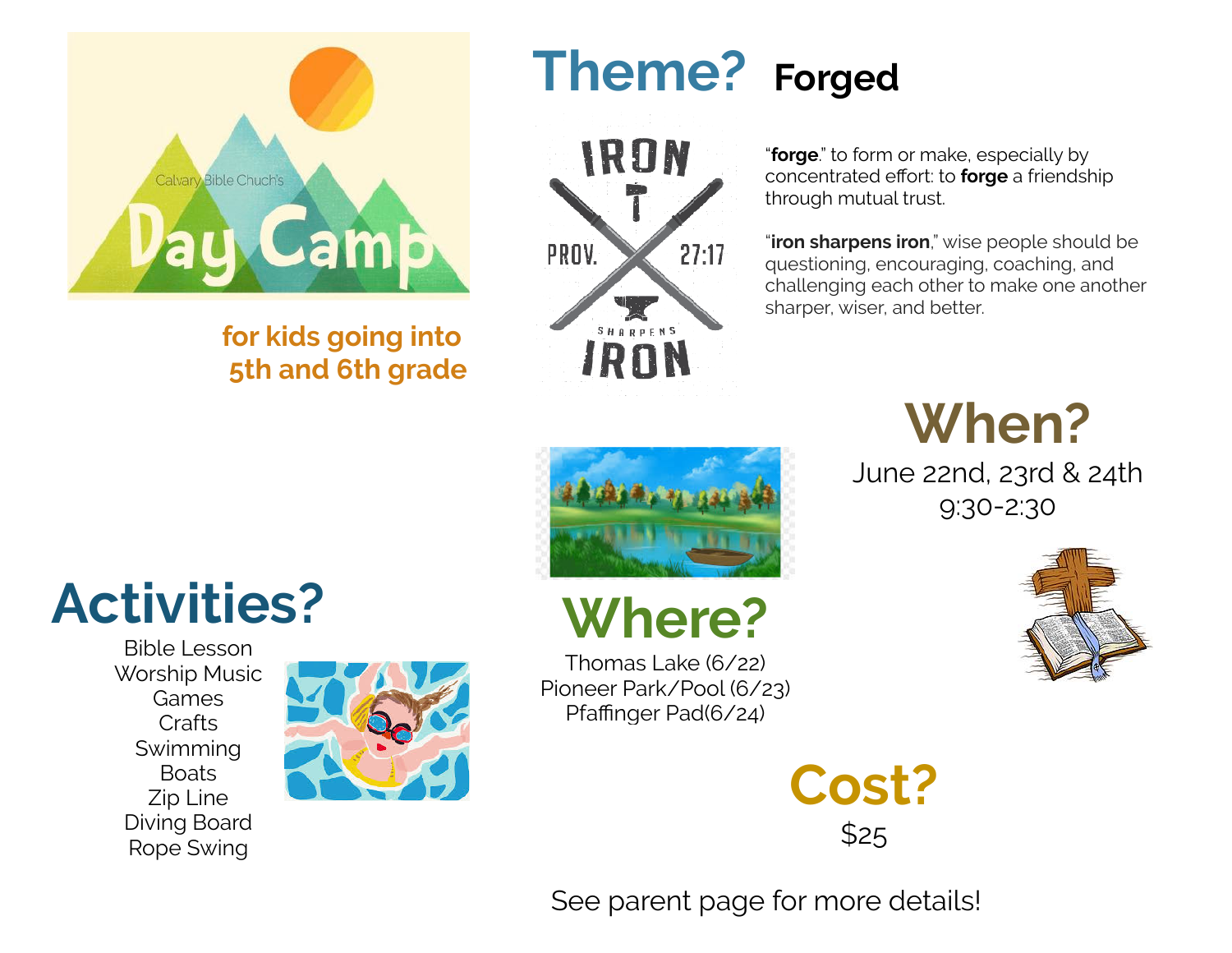

### **Scripture Challenge!**

We will be looking at Proverbs and what it means to be forged in Christ. Please chose three verses to memorize!

| Trust in the Lord with all<br>your heart and lean not<br>on your own<br>understanding;<br>in all your ways submit to<br>him, and he will make<br>your paths straight.<br>Proverbs 3:5-6 | A joyful heart is good<br>medicine, but a<br>crushed spirit dries up<br>the bones.<br>Proverbs 17:22 | Above all, be careful<br>what you think<br>because you'r<br>thoughts control your<br>life.<br>Proverbs 4:23           | Gracious words are<br>like honey, sweet to<br>the soul and<br>healthy for the<br>body.<br>Proverbs 16:24                                                        |
|-----------------------------------------------------------------------------------------------------------------------------------------------------------------------------------------|------------------------------------------------------------------------------------------------------|-----------------------------------------------------------------------------------------------------------------------|-----------------------------------------------------------------------------------------------------------------------------------------------------------------|
| Commit to the Lord<br>whatever you do, and<br>your plans will<br>succeed.<br>Proverbs 16:3                                                                                              | Iron sharpens iron<br>so a man sharpens<br>His friend.<br>Proverbs 27:17                             | Those who are kind<br>benefit themselves,<br>but the cruel bring<br>ruin on themselves.<br>Proverbs 11:17             | Listen to advice and<br>accept instruction<br>that you may gain<br>wisdom in the future.<br>Proverbs 19:20                                                      |
| The path of the<br>righteous is like the<br>morning sun, shining<br>ever brighter till the<br>full light of day.<br>Proverbs 4:184                                                      | A heart at peace<br>gives life to the<br>body.<br>Proverbs 14:30                                     | The fear of the Lord is<br>the beginning of<br>knowledge; fools<br>despise wisdom and<br>instruction.<br>Proverbs 1:7 | Even though I walk<br>through the darkest<br>valley, I will fear no evil,<br>for you are with me; your<br>rod and your staff, they<br>comfort me.<br>Psalm 23:4 |